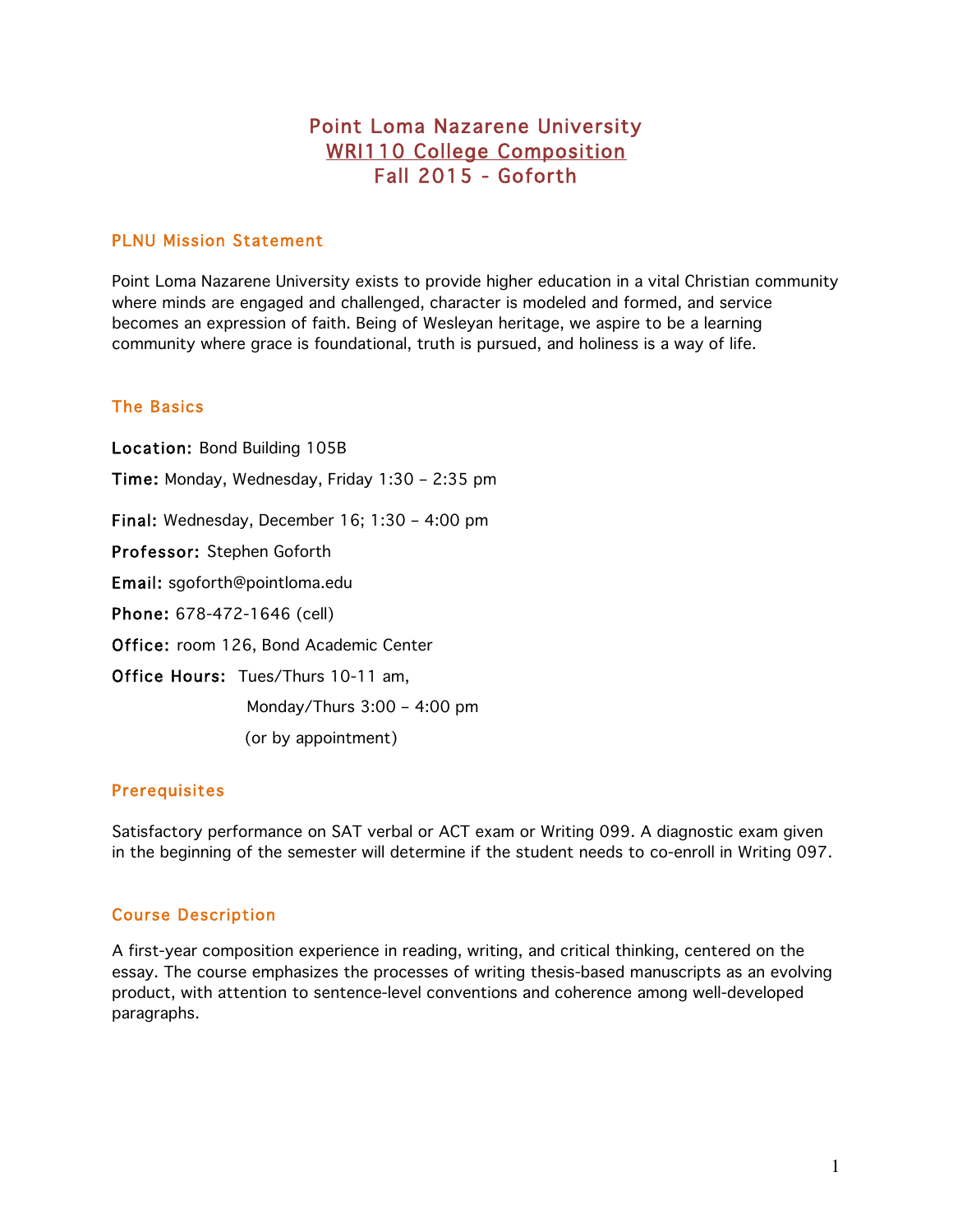# Text and Materials

Required: The St. Martin's Handbook: **Eight Edition**, Andrea A. Lunsford (2015)

Recommended: The Craft of Research: Third Edition, Booth, Wayne C., Gregory G. Colomb, and Joseph M. Williams. (2008)

Articles and links will be posted on Canvas related to our discussions throughout the semester. You will be responsible for knowing the material for tests and completing any assignments given out any day you miss. If you miss an in-class exercise for an unexcused absence, you will be given a zero. There are no makeups for in-class work you miss unless you have an excused absence.

#### Grading

Breakdown of Grading Percentages:

### Three "Short" Papers

(3,200-3,600 words or 13-15 pages of 3 drafted essays, approx. 4-5 pages each)

| Diversity Paper        | 5%  |
|------------------------|-----|
| Short Argument         | 10% |
| Short non-Argument 10% |     |
| <b>Writing Process</b> | 10% |
|                        |     |
|                        | 35% |

#### Term Essay (the "Big Paper")

| Thesis statement       | 2%  |                                                           |
|------------------------|-----|-----------------------------------------------------------|
| Outline against        | 1%  |                                                           |
| Outline                | 5%  |                                                           |
| <b>Writing Process</b> | 10% |                                                           |
| Big Paper              |     | 12% (2,400-3,000 words or approx. 10-12 pages, MLA style) |
|                        | 30% |                                                           |

Tests (in-class essays in response to a reading)

| Midterm | 5%  |
|---------|-----|
| Final   | 10% |
|         |     |
|         | 15% |
|         |     |

#### Miscellaneous

| Attendance        | 5% |
|-------------------|----|
| Quizzes/exercises | 5% |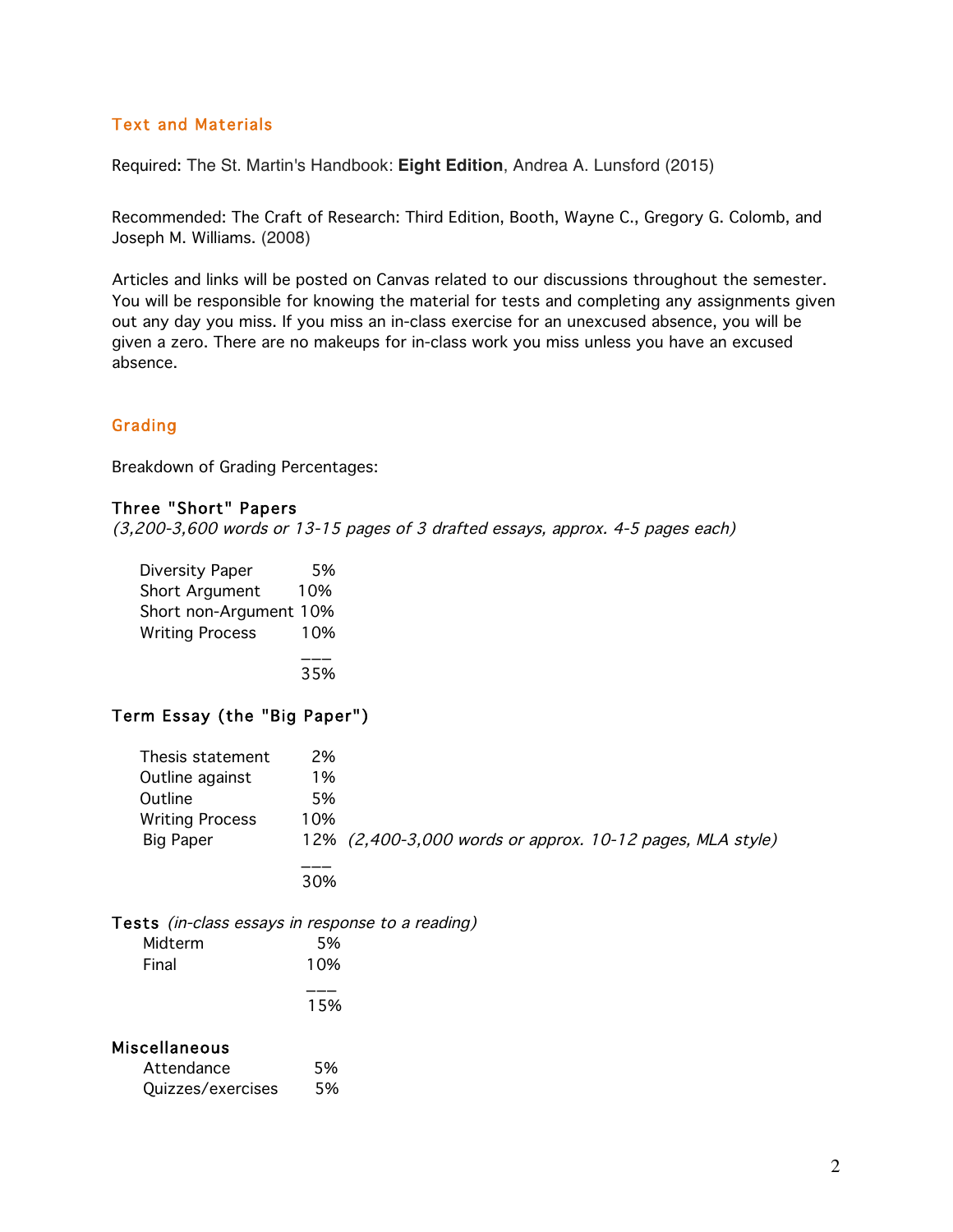Your final grade will be computed based on the following scale:

- A 90 100%
- B 80 89%
- C 70 79%
- $D$  60 69%
- F Below 60%

Here are the standards for specific letter grades:

- A = Substantially error-free
- B = Solid effort; only minor editing errors
- $C =$  Average work; needs some reorganization and rewrite
- D = Multiple errors; needs major rewrite
- $F =$  Gross factual errors; unsuitable for publication
- 0 = Missed deadline; ignored assignment

# Class Learning Outcomes

Students will:

1. Apply (application) English language conventions in various genres of academic writing.

2. Demonstrate (application) knowledge of the stages of the writing process in academic writing: planning, drafting, organizing, composing, revising, and editing.

3. Evaluate (analysis) and utilize rhetorical modes of organization to create written compositions.

4. Evaluate (analysis) online sources of information for valid authority and expertise.

5. Apply (application) documentation formats to cite research in written compositions.

6. Analyze (analysis) texts to determine point-of-view, differing perspectives, tone, purpose, audience, and theme.

# Writing Requirements

### Course Writing

Over the course of the semester, you will complete three or four short essays or arguments of 5-6 pages each (approximately 250 words per page in Times New Roman size 12 font or 280 words per page in Ariel size 12 font) in conjunction with the course reading. Each of these essays will require you to combine the skills you are learning of critical thinking and writing. As we move forward, each paper will count for a greater percentage of your final grade. Consider all course work public discourse.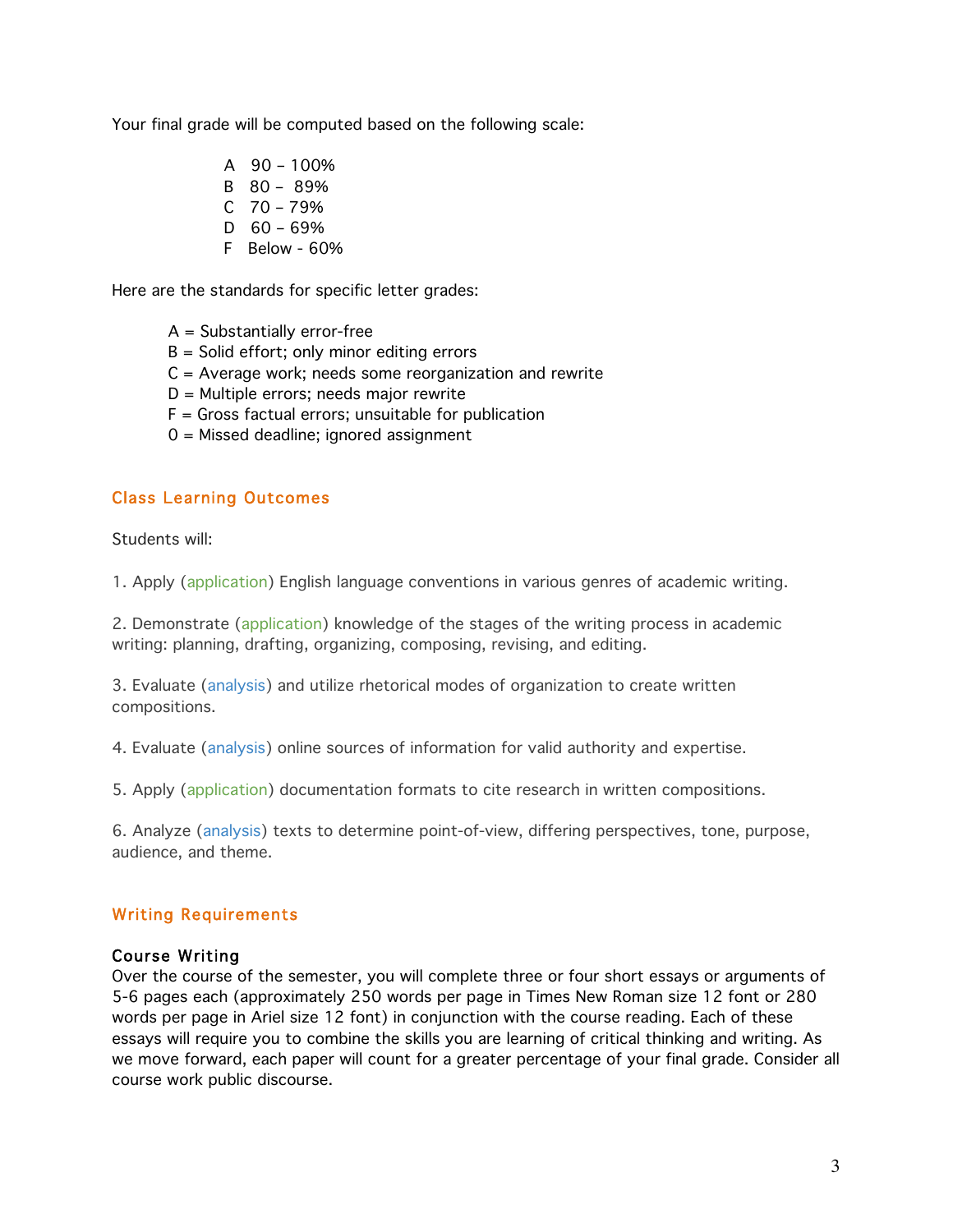#### Term Essay

Your final essay will be a 12 to 15 page (approximately 250 words per page in Times New Roman size 12 font or 280 words per page in Ariel size 12 font) documented research study. This study may draw on your previous work with the subject matter and must be completed in proper MLA format. This paper is a more fully developed and articulated argument documented with bibliographical and citation apparatus and may be a more fully developed version of one of your shorter arguments. The topic must be approved and the writing must be original, representing your own research, reading, thinking, and writing. You will present in a speech to the class the highlights of your research process and findings during our final class meetings.

# Attendance

Missing a class means losing points for attendance, participation and in class work. If you must miss a class for a valid reason (illness, family emergency, school activity, etc.) then documentation will be required.

If you miss an in-class exercise for an unexcused absence, you will be given a zero. There are no makeups for in-class work you miss unless you have an excused absence.

Tardiness disrupts the class environment and hinders your own learning. If you arrive after the role has been sent around for everyone to sign in, you'll be docked half of an absence. You will also lose half credit for class attendance any day you leave early.

Articles and links will be posted on Canvas related to our discussions throughout the semester. You will be responsible for knowing the material for tests and completing any assignments given out any day you miss.

Please read the Class Attendance section of your PLNU Catalog, carefully. If students miss more than 10% of class meetings (approx. 4 for a MWF course and 3 classes for a TTH course), faculty members may file a written report which may result in de-enrollment from the course. If you miss more than 20% of class meetings (approx. 8 for a MWF course and 6 classes for a TTH course), you may be de-enrolled without notice. De-enrollment may have serious consequences on residence, athletic, and scholarship requirements; it may also necessitate a reduction or loss in your financial aid.

### Resources

### The Writer's Studio

A diagnostic exam given in the beginning of the semester will determine if the student needs to co-enroll in WRI 097, a Writing Skills Tutorial held in the Writers' Studio. If this is required, you will attend an introductory session to the Studio the third week of classes. During that session you will sign-up for a time to work with a tutor once-a-week throughout the semester in a series of intensive one-on-one meetings. Together, you will work on the writing assignments given in this writing course.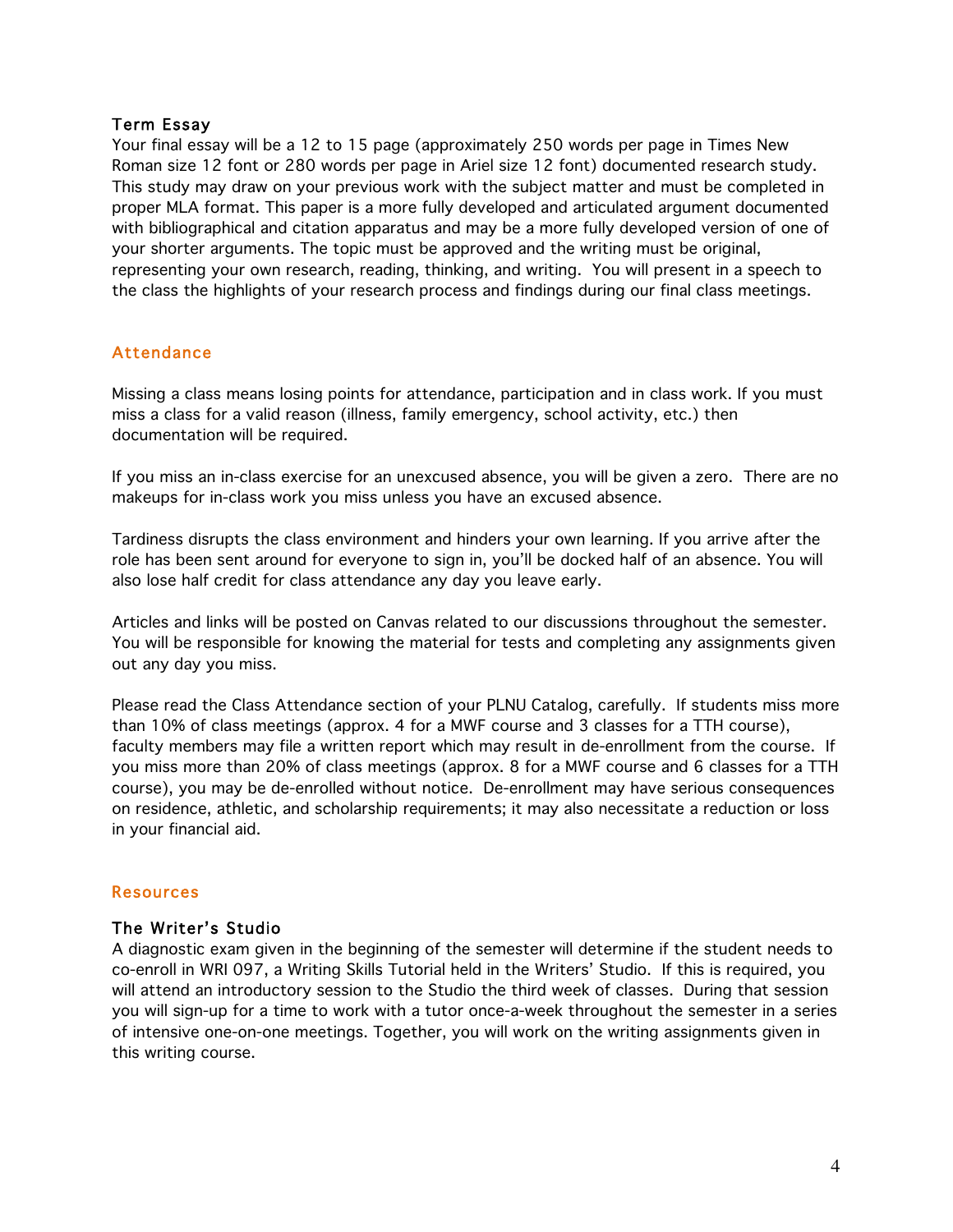The diagnostic essay exam given the first week of the semester and the final exam focus on vocation. Vocation in this context includes your career path as well as the significant choices you make to live out God's call on your life. You will be given a variety of essays to help challenge and inspire you as you consider what God's call is for you.

The fee for WRI 097 is \$150.00 which replaces a 3 unit, not-for-college credit, \$2,600.00 course your score would have previously required you to take. Failure to complete WRI 097 will result in a failing grade in WRI 110.

### The Tutorial Center

The PLNU Tutorial Center is available free of charge for all current, undergraduate PLNU students. It offers tutoring for most subjects, as well as for general help with paper editing, study skills, etc. The Tutorial Center is located on the south end of Bond Academic Center, next to the Study Abroad offices. The Tutorial Center is open Monday-Thursday from 8:00 am until 9:00 pm and Friday from 8:00 am until 3:00 pm. Please note that the Tutorial Center is closed from 9:30-10:30 am, Monday, Wednesday and Friday, and 5:00-6:00 pm every evening. Tutoring is available by appointment only, and appointments must be made at least one day in advance. Appointments may be arranged in person at the Tutorial Center, over the phone at (619) 849 2593, or via email at TutorialServices@pointloma.edu.

### Participation

This course requires your active involvement. If you want to learn as much as possible, you should come to class ready to initiate ideas, share relevant experiences, reflect on what others say, and discuss the readings, videos, etc. Strive to see other points of view and consider them critically. As a member of this class you are expected to be respectful toward others and their views, even when they radically oppose your beliefs. Listen respectfully to others but don't shy away from expressing your own ideas. Don't be afraid to wade in and soak up all you can.

I'll be asking your opinion on some controversial issues. I don't want you to simply reflect back what you believe I already think. I want to hear your own opinion. Be ready to not only explain but defend your positions.

### Attendance

Missing a class means losing points for attendance, participation and in class work. If you must miss a class for a valid reason (illness, family emergency, school activity etc) then documentation will be required.

Tardiness disrupts the class environment and hinders your own learning. If you arrive after the role has been sent around for everyone to sign in, you'll be docked half of an absence. You will also lose half credit for class attendance any day you leave early.

Please read the Class Attendance section of your PLNU Catalog, carefully. If students miss more than 10% of class meetings (approx. 4 for a MWF course and 3 classes for a TTH course), faculty members may file a written report which may result in de-enrollment from the course. If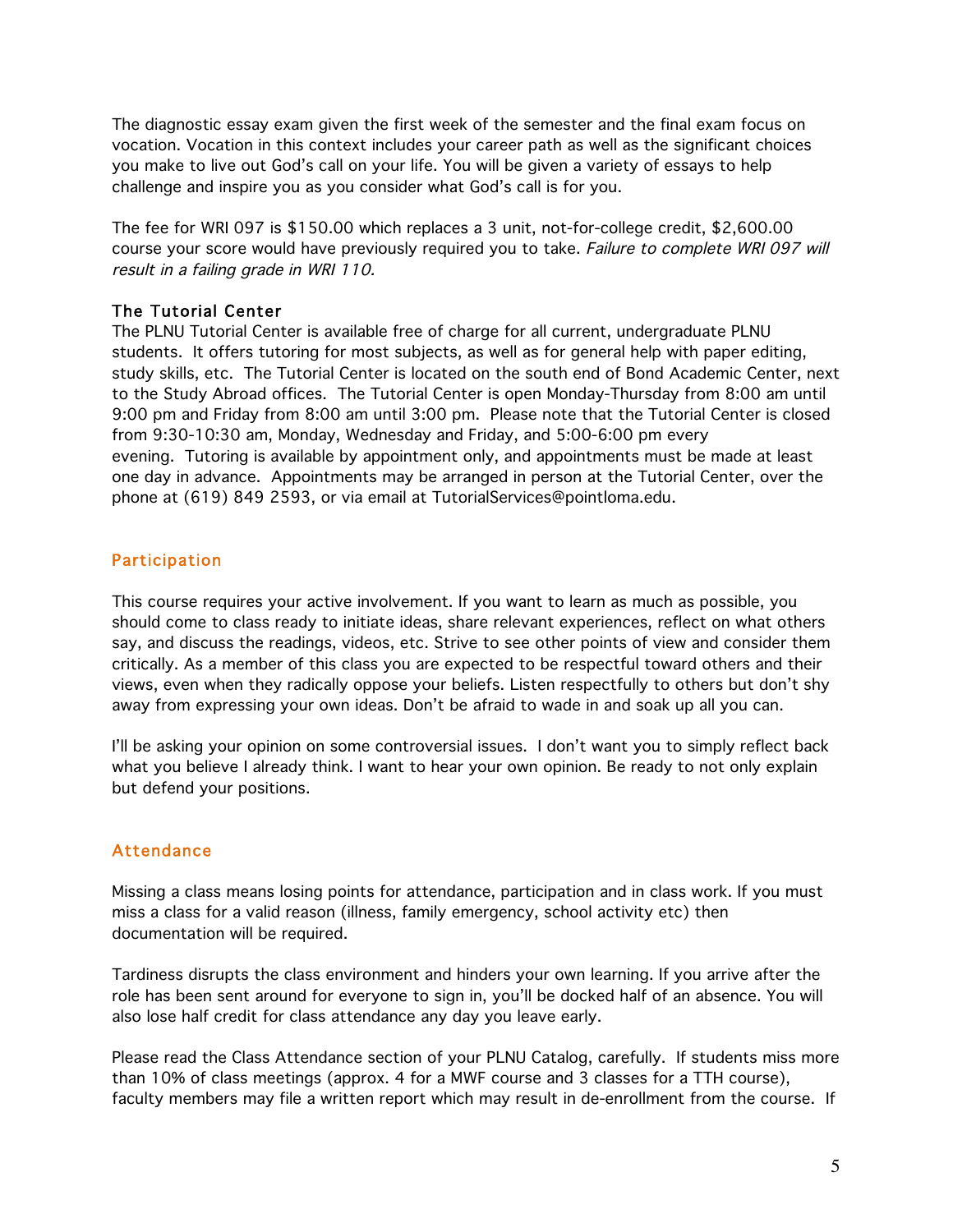you miss more than 20% of class meetings (approx. 8 for a MWF course and 6 classes for a TTH course), you may be de-enrolled without notice. De-enrollment may have serious consequences on residence, athletic, and scholarship requirements; it may also necessitate a reduction or loss in your financial aid.

Articles and links will be posted on Canvas related to our discussions throughout the semester. You will be responsible for knowing the material for tests and completing any assignments given out any day you miss. If you miss an in-class exercise for an unexcused absence, you will be given a zero. These quizzes and exercises cannot be made up.

Attendance is vital to your success in this class both because of the quizzes you will need to take and the fact that the class discussion will lead to both potential essay topics as well as questions for the final exam.

#### LJML Departmental Mission Statement

Welcome to the Department of Literature, Journalism and Modern Languages. Embodying the core values of a Christian liberal arts education in the Wesleyan theological tradition, and focusing on the power of language and story to shape us and our world, the LJML Department and programs will provide students with knowledge, skills, and experiences to equip them to understand, interpret, analyze, evaluate, and create texts as linguistic and/or artistic expressions of diverse human experiences. We value reading, writing, researching, speaking, and discussing as profound means of participating in the redemptive work of God in all of creation. The following document will provide you with the information sources and information guidelines to University and Departmental policies that apply to all courses taken in this Department.

#### FERPA (Family Educational rights and Privacy Act)

In compliance with federal law, neither PLNU student ID nor social security number should be used in publically posted grades or returned sets of assignments without student written permission. This class will meet the federal requirements by (each faculty member choose one strategy to use: distributing all grades and papers individually; requesting and filing written student permission; or assigning each student a unique class ID number not identifiable on the alphabetic roster.). Also in compliance with FERPA, you will be the only person given information about your progress in this class unless you have designated others to receive it in the "Information Release" section of the student portal. See Policy Statements in the undergrad student catalog.

### Academic Honesty

The Point Loma Nazarene University community holds the highest standards of honesty and integrity in all aspects of university life. Any violation of the university's commitment is a serious affront to the very nature of Point Loma's mission and purpose.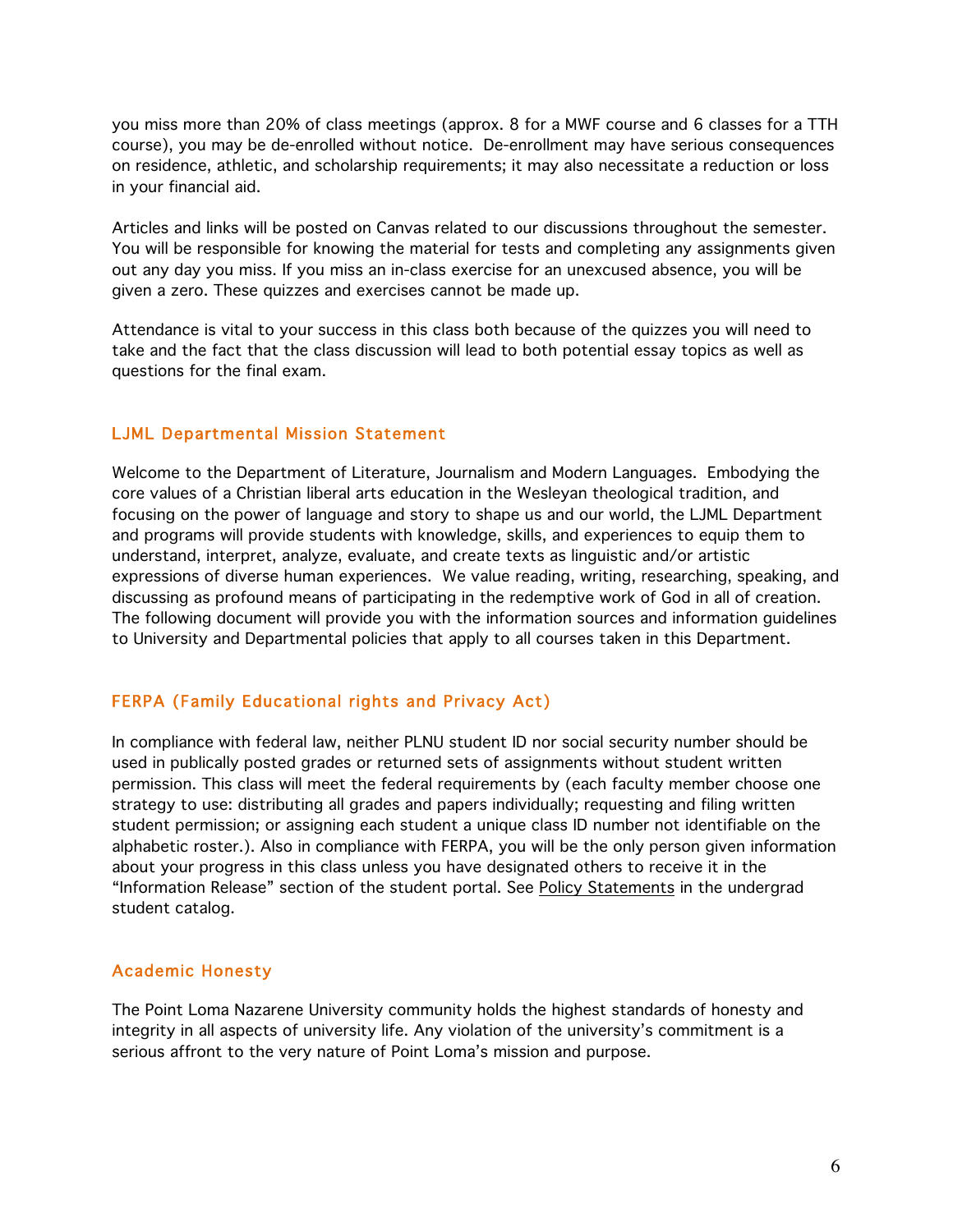Violations of academic honesty include cheating, plagiarism, falsification, aiding academic dishonesty, and malicious interference.

Cheating is the use of unauthorized assistance that results in an unfair advantage over other students. It includes but is not limited to: Bringing and/or using unauthorized notes, technology or other study aids during an examination; looking at other students' work during an exam or in an assignment where collaboration is not allowed; attempting to communicate with other students in order to get help during an exam or in an assignment where collaboration is not allowed; obtaining an examination prior to its administration; allowing another person to do one's work and submitting it as one's own; submitting work done in one class for credit in another without the instructor's permission.

Plagiarism is the use of an idea, phrase or other materials from a source without proper acknowledgment of that source. It includes but is not limited to: The use of an idea, phrase, or other materials from a source without proper acknowledgment of that specific source in a work for which the student claims authorship; the misrepresentation and/or use of sources used in a work for which the student claims authorship; the use of papers purchased online as all or part of an assignment for which the student claims authorship; submitting written work, such as laboratory reports, computer programs, or papers, which have been copied from the work of other students, with or without their knowledge and consent.

Falsification is the alteration of information or forging of signatures on academic forms or documents. It includes but is not limited to: using improper methods of collecting or generating data and presenting them as legitimate; altering graded work and submitting it for re-grading; falsifying information on official academic documents such as drop/add forms, incomplete forms, petitions, recommendations, letters of permission, transcripts or any other university document; misrepresenting oneself or one's status in the university.

Aiding academic dishonesty is assisting another person in violating the standards of academic honesty. It includes but is not limited to: Allowing other students to look at one's own work during an exam or in an assignment where collaboration is not allowed; providing information, material, or assistance to another person knowing that it may be used in violation of academic honesty policies; providing false information in connection with any academic honesty inquiry.

Malicious intent is misuse of academic resources or interference with the legitimate academic work of other students. It includes but is not limited to: removing books, journals or pages of these from the library without formal checkout; hiding library materials; refusing to return reserve readings to the library; damaging or destroying the projects, lab or studio work or other academic product of fellow students.

A student remains responsible for the academic honesty of work submitted in PLNU courses and the consequences of academic dishonesty beyond receipt of the final grade in the class and beyond the awarding of the diploma. Ignorance of these catalog policies will not be considered a valid excuse or defense. Students may not withdraw from a course as a response to a consequence.

#### Response Procedure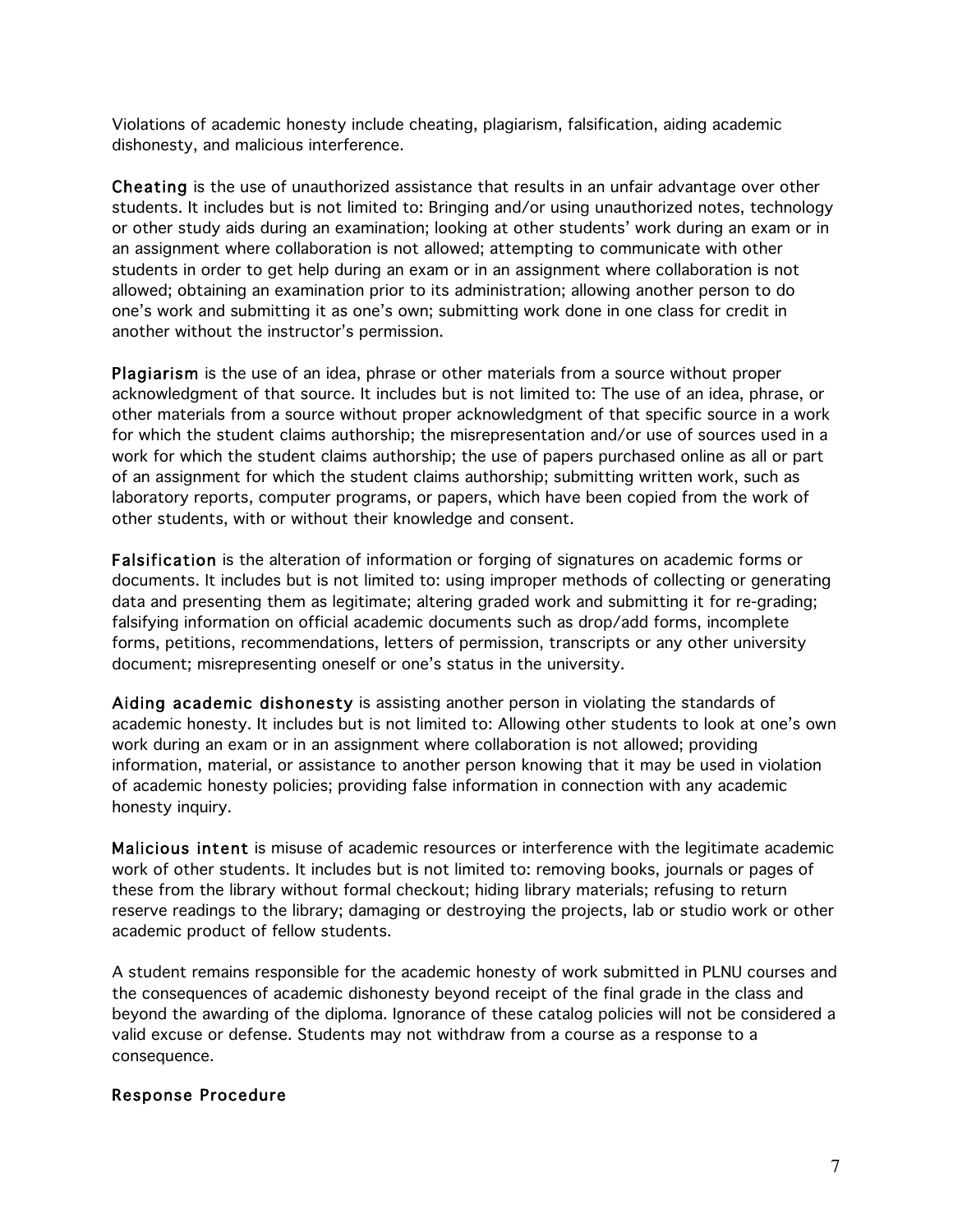The following response procedure is recommended to faculty who discover a violation of academic honesty:

1. Fact-finding: The faculty member should attempt to speak or otherwise communicate informally with the student as a first step.

2. Communication of Consequence: Once the violation is discovered, the instructor should send a written communication to the student regarding the incident and the consequences. Instructors can give students an "F" on a specific assignment or an "F" in the course as a consequence of violations of academic honesty.

3. Internal Communication: The instructor should send a report of the incident to the department chair or school dean, the college dean, the Vice President for Student Development and the Vice Provost for Academic Administration. The report should include a description of the violation, the action taken, and evidence of the violation. The official record of the incident is maintained by the Office of the Vice President for Student Development.

4. Further action: Prior instances of misconduct under this or other student conduct policies should be considered in determining disciplinary action for a present violation. As the Vice President for Student Development and the appropriate college dean consult, if additional action seems necessary it would be taken after consultation with the reporting instructor and communicated in writing to the student. Depending upon the seriousness of the incident or pattern of incidents, further actions can include probation, suspension or expulsion.

#### Appeal Procedure

The following appeal procedure should be used by a student who wishes to appeal consequences associated with a finding of academic dishonesty:

1. Instructor: The student should present a written appeal of the penalty to the instructor involved. The instructor should respond in writing, with a copy of the response also sent to the department chair.

2. Department Chair or School Dean: In the event that satisfactory resolution to the appeal is not achieved between the student and the instructor, the student may submit the appeal in writing to the department chair or school dean, who will review the appeal and send a written ruling to the student and instructor.

3. College Dean: Student appeals not resolved at the departmental or school level should be taken to the appropriate college dean for review. The college dean will review the appeal and send a written ruling to the student, instructor and department chair or school dean.

4. Administrative Committee: Student appeals not resolved at the college dean level can be submitted to an administrative committee including an academic administrator of the student's choice, the Provost or a designee, the Vice Provost for Academic Administration, and the Vice-President for Student Development or a designee. The appeal decision reached by this committee is final.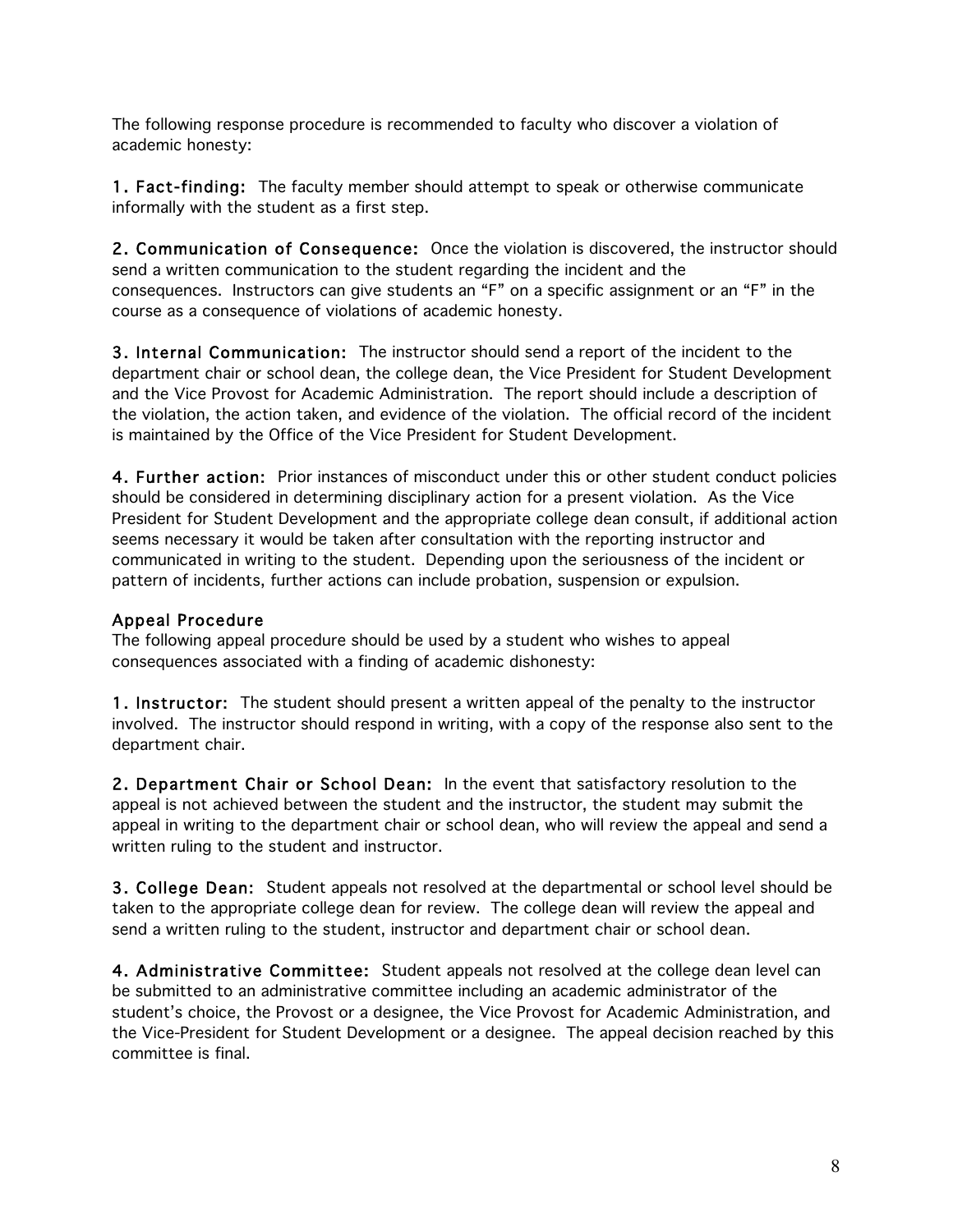Revision based on review academic honesty policies at Purdue University, University of Notre Dame, Wheaton College, Azusa Pacific University and The University of Rochester. Definitions based on those at The University of Rochester and used by permission.

#### LJML Academic Honesty Policy

The LJML Department deems intellectual and academic integrity critical to academic success and personal development; therefore, any unethical practice will be detrimental to the student's academic record and moral character. Students who present the work of others as if it were their own commit plagiarism. Presenting another's work as one's own includes, but is not limited to, borrowing another student's work, buying a paper, and using the thoughts or ideas of others as one's own (using information in a paper without citation). Plagiarized work will result in a failing grade for the assignment and possibly for the course. In either event, a written report will be filed with the department chair and the area dean. The dean will review the report and submit it to the Provost and the Vice President for Student Development. It will then be placed in the student's academic file.

#### Public Discourse

Much of the work we will do in this class is cooperative, by nature of the class discussions and general feedback given to written work and/projects; thus you should think of all your writing and speaking for and in class as public, not private, discourse. By continuing in this class, you acknowledge that your work will be viewed by others in the class.

#### Inclusive Language

Because the Literature, Journalism, and Modern Language department recognizes the power of language, all public language used in this course, including written and spoken discourse, will be inclusive. This standard is outlined by all major academic style guides, including MLA, APA, and Chicago, and is the norm in university-level work.

### Diversity Statement

Point Loma Nazarene University is committed to diversity in the classroom, in its publications and in its various organizations and components. Faculty and staff recognize that the diverse backgrounds and perspectives of their colleagues and students are best served through respect toward gender, disability, age, socioeconomic status, ethnicity, race, culture and other personal characteristics. In addition, the department of Literature, Journalism, and Modern Languages is committed to taking a leadership position that calls for promoting a commitment to diversity in and out of the classroom and in the practices of writing, journalism, and the study of literature and languages.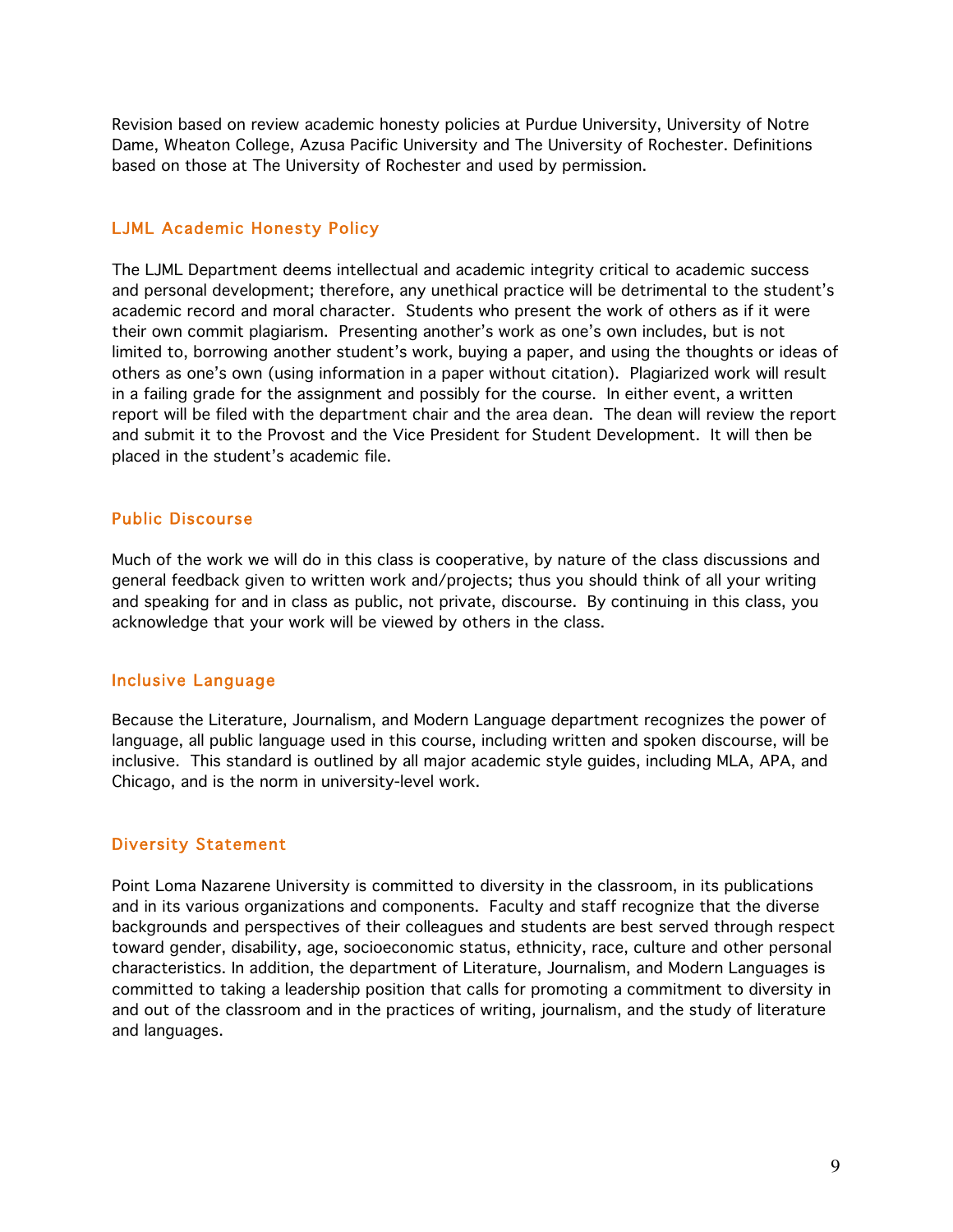## Academic Accommodations

While all students are expected to meet the minimum academic standards for completion of this course as established by the instructor, students with disabilities may require academic accommodations. At Point Loma Nazarene University, students requesting academic accommodations must file documentation with the Disability Resource Center (DRC), located in the Bond Academic Center. Once the student files documentation, the Disability Resource Center will contact the student's instructors and provide written recommendations for reasonable and appropriate accommodations to meet the individual learning needs of the student. This policy assists the University in its commitment to full compliance with Section 504 of the Rehabilitation Act of 1973, the Americans with Disabilities (ADA) Act of 1990, and ADA Amendments Act of 2008, all of which prohibit discrimination against students with disabilities and guarantee all qualified students equal access to and benefits of PLNU programs and activities.

Students have the right to appeal decisions regarding academic accommodations. In order to provide prompt and equitable resolution, the student must submit a written or verbal statement to the Director of Academic Advising who will conduct the appeal process in consultation with the Vice President for Student Development.

# Final Examination Policy

Final Examinations are the culminating learning event in a course, and they are scheduled to take into account all the different courses and departments across the university. The exam schedule varies from year to year. The final examination schedule is posted on the Class Schedules site. You are expected to arrange your personal affairs to fit the examination schedule. In the rare case that you may be scheduled for more than three (3) final examinations on the same day, you may work out an alternate time for one of your exams with your professors. This is the only university-sanctioned reason for taking a final exam at a time other than the officially scheduled time for the exam. Please confirm your final examination schedule the first week of classes, and schedule those exam times into your daily planners and calendars now. If you find that your final exam schedule is the one described above, please meet with your professors as soon as possible so that they may help you to make alternative arrangements for taking your exams. Department chairs/school deans and college deans need not be involved in the process of making this accommodation.

# Maintaining Class Schedule Via Online Registration

Students must maintain their class schedules. Should a student need arise to drop a course, they are responsible to drop the course (provided the drop date meets the stated calendar deadline established by the university) and to complete all necessary official forms (online or paper). Failing to attend and/or to complete required forms may result in a grade of F on the student's official transcript.